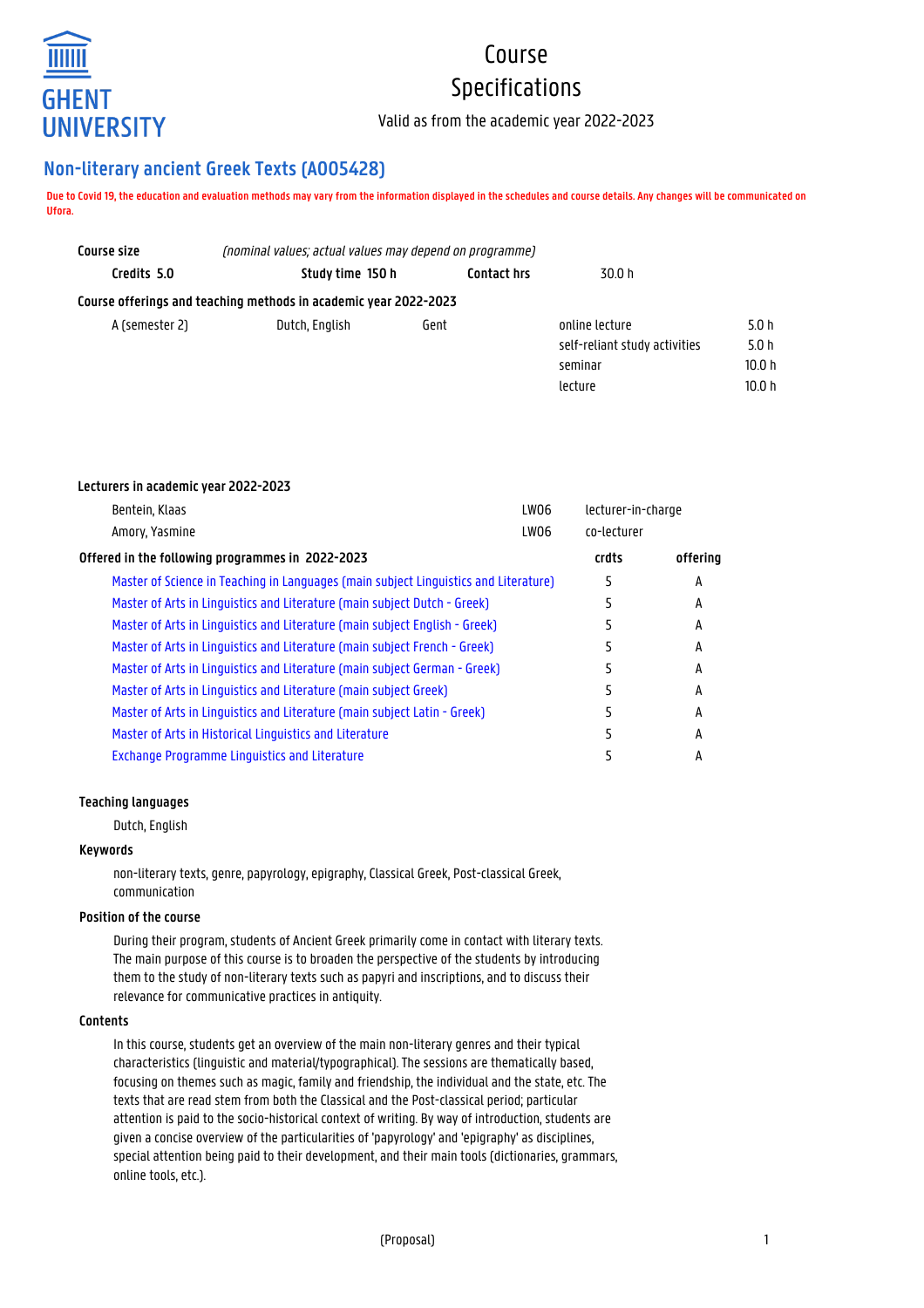#### **Initial competences**

The students have successfully followed Ancient Greek Linguistics I and II or acquired the relevant competences otherwise. A thorough command of Attic Greek (morphology and syntax) is presupposed.

#### **Final competences**

- 1 To be able to read, identify and analyse non-literary texts
- 2 To be able to situate non-literary texts in their socio-historical context
- 3 To be able to explain the importance of non-literary texts with respect to themes such as magic, family and friendship, the individual and the state, etc.
- 4 To have insight in the main non-literary genres, and their linguistic, material and visual 1 characteristics
- 5 To be able to use the main tools of this research field in a creative and reasoned way
- 6 To have insight in the particularities of papyrology and epigraphy, and their development as disciplines

# **Conditions for credit contract**

Access to this course unit via a credit contract is determined after successful competences assessment

# Conditions for exam contract

This course unit cannot be taken via an exam contract

# **Teaching methods**

Lecture, seminar, self-reliant study activities, online lecture

#### **Extra information on the teaching methods**

Seminar: reading non-literary texts

(Online) lecture: background information about the socio-historical context; 'papyrology' and 'enigraphy'

Independent work: preparing texts, reading a number of scientific articles, writing a short blog

# **Learning materials and price**

Syllabus & handouts

#### **References**

Bagnall, Roger S. The Oxford Handbook of Papyrology. Oxford; New York: Oxford University Press, 2009.

Guarducci, Margherita. L'epigrafia greca dalle origini al tardo impero. Roma: Libreria dello Stato, 1987.

Jördens, Andrea. 'Communicating with Tablets and Papyri'. In The Oxford Handbook of Social Relations in the Roman World, 227–47. Oxford ; New York: Oxford University Press, 2011. Meyer, Elizabeth A. 'Epigraphy and Communication'. In The Oxford Handbook of Social Relations in the Roman World, 191–226. Oxford; New York: Oxford University Press, 2011.

#### **Course content-related study coaching**

After each session and during the weekly contact hour, students can ask questions

# **Evaluation methods**

end-of-term evaluation

# **Examination methods in case of periodic evaluation during the first examination period**

Written examination

#### **Examination methods in case of periodic evaluation during the second examination period**

Written examination

#### **Examination methods in case of permanent evaluation**

Participation, assignment

#### **Possibilities of retake in case of permanent evaluation**

examination during the second examination period is possible in modified form

#### **Extra information on the examination methods**

\* Paper: students are asked to write a short blog about an aspect of non-literary texts in antiquity.

\* Participation: preparation of primary/secondary literature and active participation during class.

# **Calculation of the examination mark**

Written exam: 70%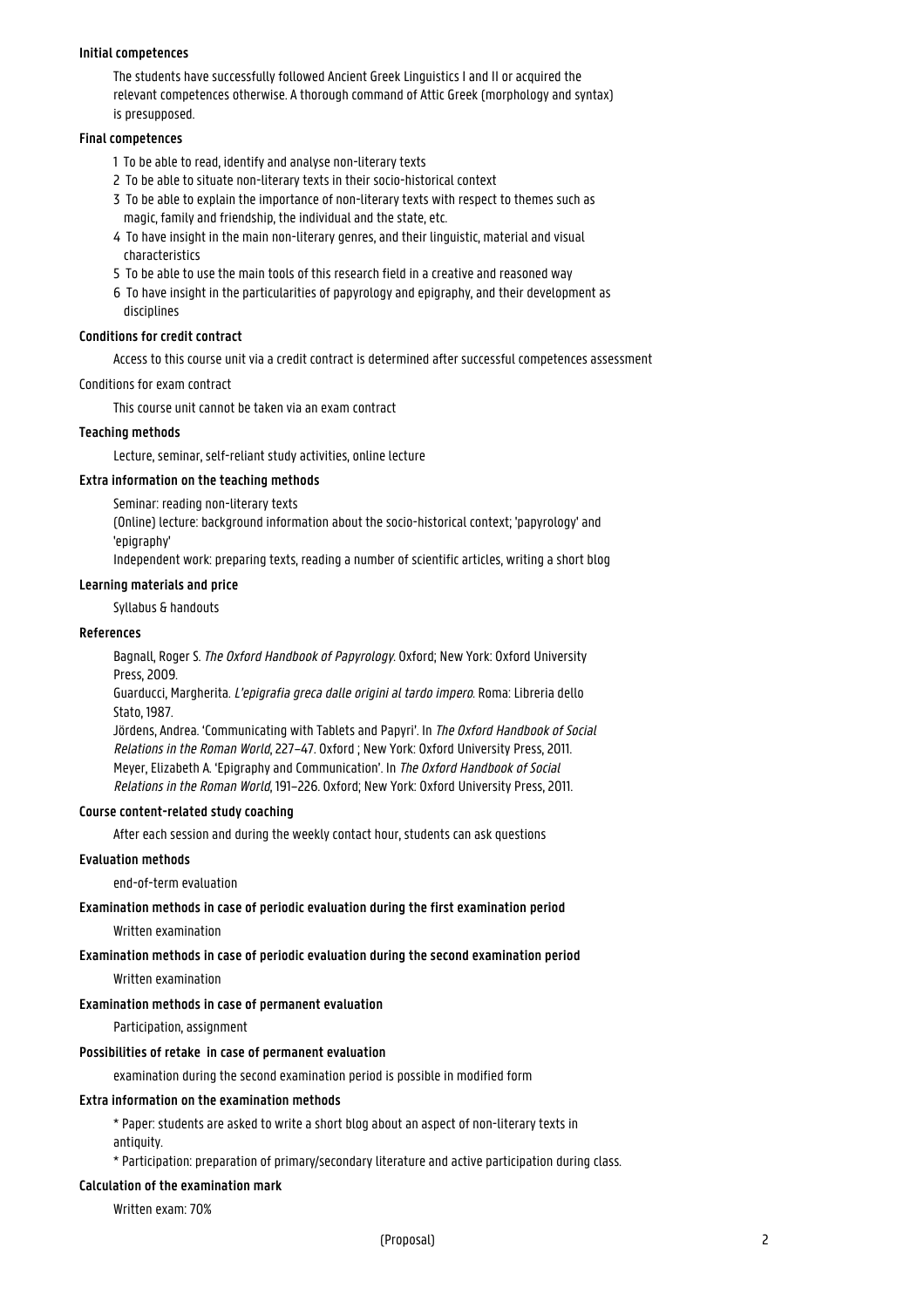Writing a short blog (permanent evaluation): 20% Participation (permanent evaluation): 10%

# **Facilities for Working Students**

- 1. Possible exemption from educational activities requiring student attendance
- 2. Possible rescheduling of the examination to a different time in the same academic year
- 3. Feedback can be given during an appointment during office hours

| Course size | (nominal values; actual values may depend on programme)          |                    |                               |        |
|-------------|------------------------------------------------------------------|--------------------|-------------------------------|--------|
| Credits 5.0 | Study time 150 h                                                 | <b>Contact hrs</b> | 30.0 h                        |        |
|             | Course offerings and teaching methods in academic year 2022-2023 |                    |                               |        |
|             |                                                                  |                    | online lecture                | 5.0h   |
|             |                                                                  |                    | self-reliant study activities | 5.0h   |
|             |                                                                  |                    | seminar                       | 10.0 h |

lecture 10.0 h

#### **Lecturers in academic year 2022-2023**

| Bentein, Klaas                                                                       | LW06 | lecturer-in-charge |          |
|--------------------------------------------------------------------------------------|------|--------------------|----------|
| Amory, Yasmine                                                                       | LW06 | co-lecturer        |          |
| Offered in the following programmes in 2022-2023                                     |      | crdts              | offering |
| Master of Science in Teaching in Languages (main subject Linguistics and Literature) |      | 5                  | A        |
| Master of Arts in Linguistics and Literature (main subject Dutch - Greek)            |      |                    | A        |
| Master of Arts in Linguistics and Literature (main subject English - Greek)          |      |                    | А        |
| Master of Arts in Linguistics and Literature (main subject French - Greek)           |      |                    | А        |
| Master of Arts in Linguistics and Literature (main subject German - Greek)           |      |                    | А        |
| Master of Arts in Linguistics and Literature (main subject Greek)                    |      | 5                  | А        |
| Master of Arts in Linguistics and Literature (main subject Latin - Greek)            |      |                    | А        |
| Master of Arts in Historical Linguistics and Literature                              |      |                    | А        |
| <b>Exchange Programme Linguistics and Literature</b>                                 |      |                    | А        |

#### **Teaching languages**

Dutch, English

# **Keywords**

non-literary texts, genre, papyrology, epigraphy, Classical Greek, Post-classical Greek, communication

#### **Position of the course**

During their program, students of Ancient Greek primarily come in contact with literary texts. The main purpose of this course is to broaden the perspective of the students by introducing them to the study of non-literary texts such as papyri and inscriptions, and to discuss their relevance for communicative practices in antiquity.

#### **Contents**

In this course, students get an overview of the main non-literary genres and their typical characteristics (linguistic and material/typographical). The sessions are thematically based, focusing on themes such as magic, family and friendship, the individual and the state, etc. The texts that are read stem from both the Classical and the Post-classical period; particular attention is paid to the socio-historical context of writing. By way of introduction, students are given a concise overview of the particularities of 'papyrology' and 'epigraphy' as disciplines, special attention being paid to their development, and their main tools (dictionaries, grammars, online tools, etc.).

#### **Initial competences**

The students have successfully followed Ancient Greek Linguistics I and II or acquired the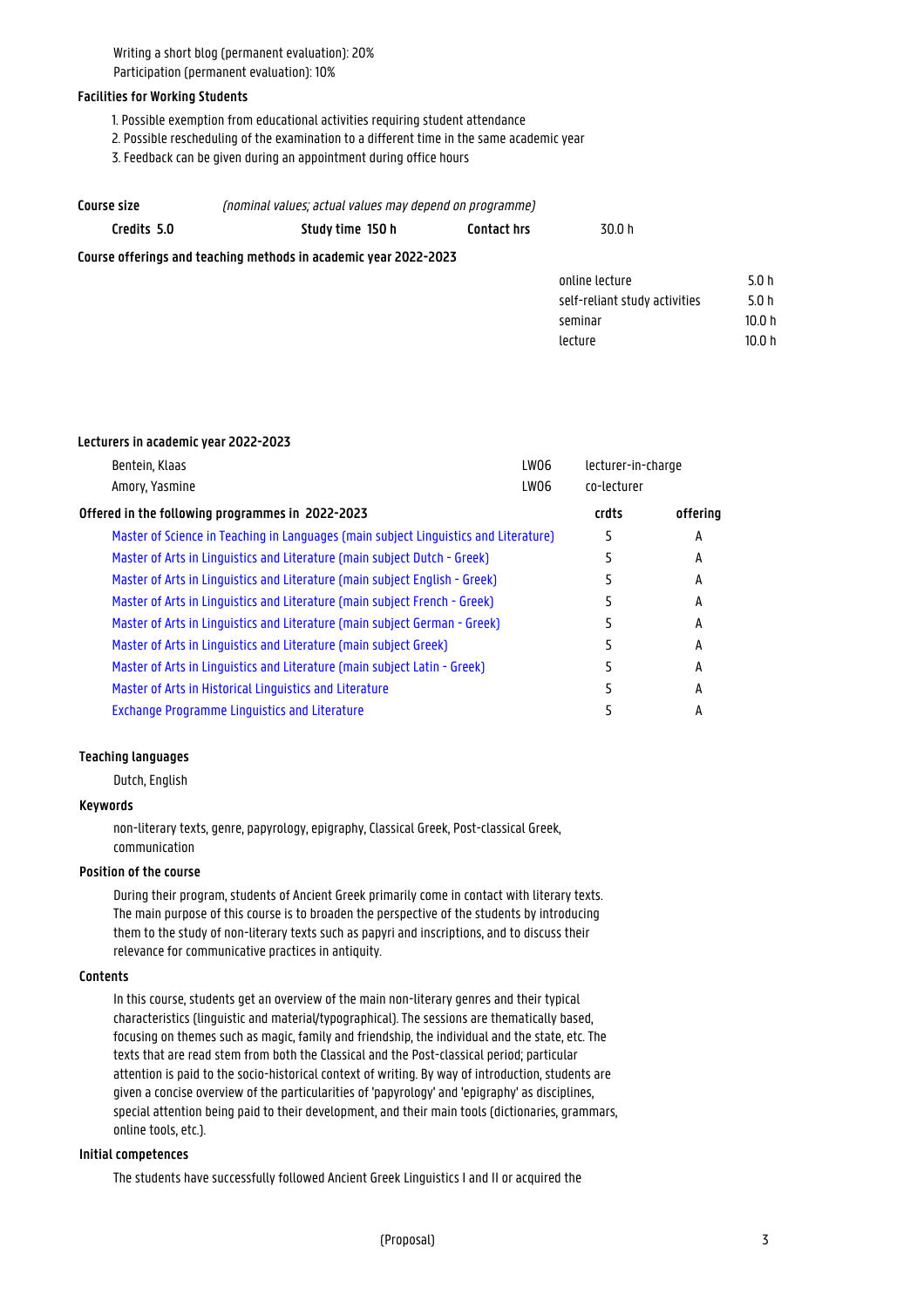relevant competences otherwise. A thorough command of Attic Greek (morphology and syntax) is presupposed.

# **Final competences**

- 1 To be able to read, identify and analyse non-literary texts
- 2 To be able to situate non-literary texts in their socio-historical context
- 3 To be able to explain the importance of non-literary texts with respect to themes such as magic, family and friendship, the individual and the state, etc.
- 4 To have insight in the main non-literary genres, and their linguistic, material and visual **characteristics**
- 5 To be able to use the main tools of this research field in a creative and reasoned way
- 6 To have insight in the particularities of papyrology and epigraphy, and their development as disciplines

# **Conditions for credit contract**

Access to this course unit via a credit contract is determined after successful competences assessment

# Conditions for exam contract

This course unit cannot be taken via an exam contract

# **Teaching methods**

Lecture, seminar, self-reliant study activities, online lecture

# **Extra information on the teaching methods**

Seminar: reading non-literary texts

(Online) lecture: background information about the socio-historical context; 'papyrology' and 'epigraphy'

Independent work: preparing texts, reading a number of scientific articles, writing a short blog

# **Learning materials and price**

Syllabus & handouts

#### **References**

Bagnall, Roger S. The Oxford Handbook of Papyrology. Oxford; New York: Oxford University Press, 2009.

Guarducci, Margherita. L'epigrafia greca dalle origini al tardo impero. Roma: Libreria dello Stato, 1987.

Jördens, Andrea. 'Communicating with Tablets and Papyri'. In The Oxford Handbook of Social Relations in the Roman World, 227–47. Oxford ; New York: Oxford University Press, 2011. Meyer, Elizabeth A. 'Epigraphy and Communication'. In The Oxford Handbook of Social Relations in the Roman World, 191–226. Oxford; New York: Oxford University Press, 2011.

#### **Course content-related study coaching**

After each session and during the weekly contact hour, students can ask questions

## **Evaluation methods**

end-of-term evaluation

#### **Examination methods in case of periodic evaluation during the first examination period**

Written examination

# **Examination methods in case of periodic evaluation during the second examination period**

Written examination

#### **Examination methods in case of permanent evaluation**

Participation, assignment

#### **Possibilities of retake in case of permanent evaluation**

examination during the second examination period is possible in modified form

#### **Extra information on the examination methods**

\* Paper: students are asked to write a short blog about an aspect of non-literary texts in antiquity

\* Participation: preparation of primary/secondary literature and active participation during class.

#### **Calculation of the examination mark**

Written exam: 70% Writing a short blog (permanent evaluation): 20% Participation (permanent evaluation): 10%